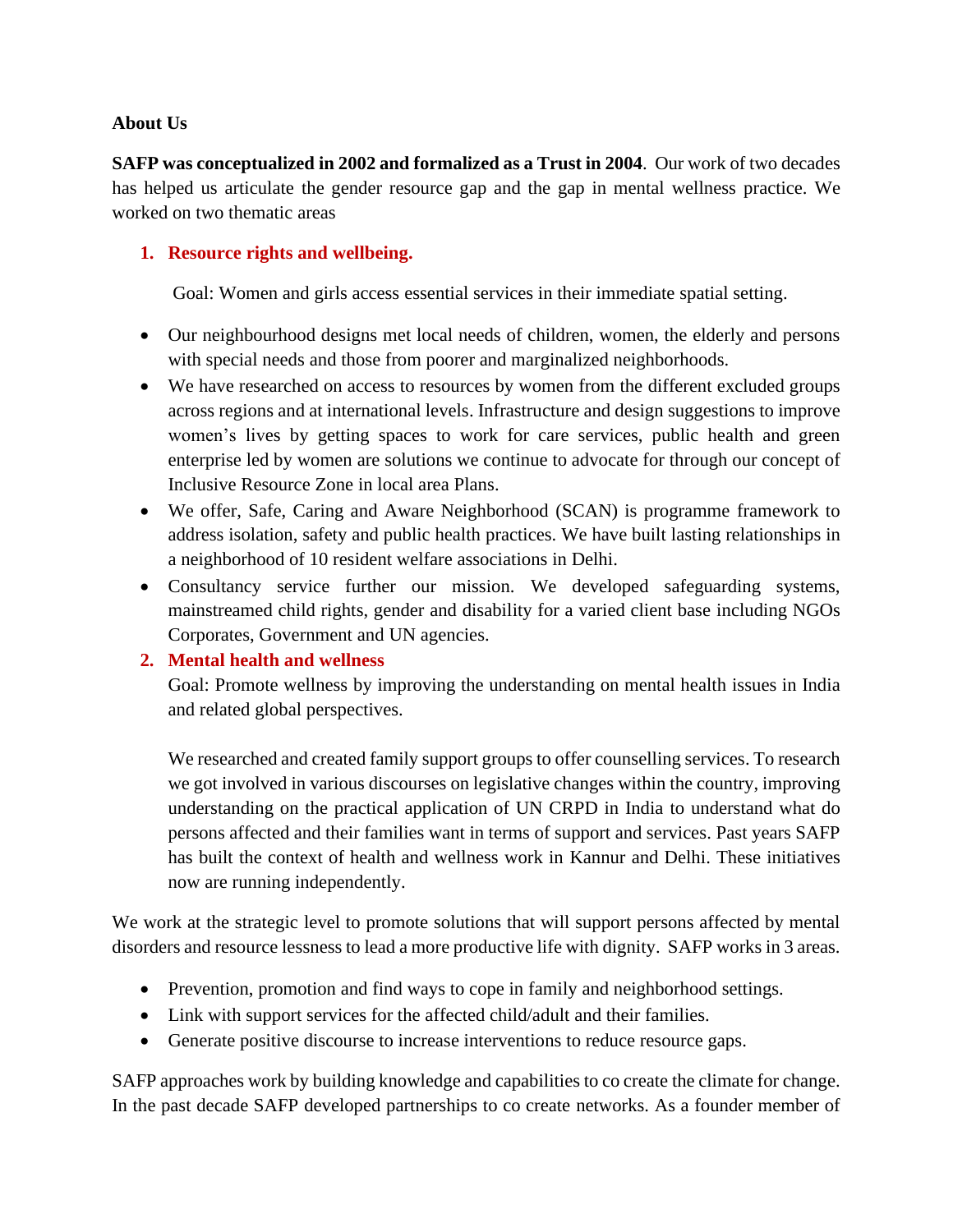National Alliance for Labor Rights, Alliance for Violence against Women and Food Water Security Coalition India, Youth Care Leavers Association, Dalit and Adivasi Women Forum, SAFP has worked with myriad stakeholders to contribute to change due to its interventions. SAFP is the Secretariat of an International forum Consult for Women and Land Rights (CWLR) and is a member of Habitat International Coalition. Networks SAFP develops has gender and wellness dimensions included for the excluded. It leads 5 networks on project development to increase resources for the marginalized.

# **Our Achievement**

- Women groups campaign internationally on property right.
- First Integrated District Development Plan of Kollam included printed SAFP text on gender equal planning.
- Delhi government set up Gender Resource Centres based on SAFP-UNDP proposal.
- Developed 10 training modules, of latest is on Safeguarding.
- 50 Architects oriented to design gender spatial planning and infrastructure.
- Trained Chhattisgarh Planning Commission and ULBs in Bihar to address Gender Resource Gap.
- Leaders trained to organise workers, orphans, excluded dalit/ tribal/ women and widows to set up national autonomous entities.
- 50 evidence-based research, training manuals and publications.
- Love Your Neighbourhood campaign resulted in sustainable work such as heritage walks, composting and SAFP mental health support group.

**1.Name and address of organisation: Regd office :**Sathi all For Partnership (SAFP), E09 Anandlok housing Society, Mayur Vihar Phase I, 1100091, New Delhi, India. Operational office : 181/4 Doon Vihar Jhakhan, Dehradoon 248001.

**2.Status of the Trust:** *Institution registered as a Trust called Sathi All For Partnerships registered on 11th February 2004, with FCRA, 80G. 12 A, TAN and PAN* 

**3. SAFP Board members:** *The SAFP board is the legal entity team while advisors guide SAFP on thematic issues. SAFP board membership consists of three women ( Manu Baijalwan as the President, Ms Sharmila Mahajhan as the trustee and Dr. Shivani Bhardwaj as the founder trustee. Ms Pranjali Malhotra is the Director SAFP heading staff members of Programme team. The staff members are supported by an advisory committee. None of the board or staff members are related by blood or by marriage.*

# **SAFP Advisors**

**Dr. Shivani Bhardwaj**, **Founder Trustee: Advocacy and gender mainstreaming specialist**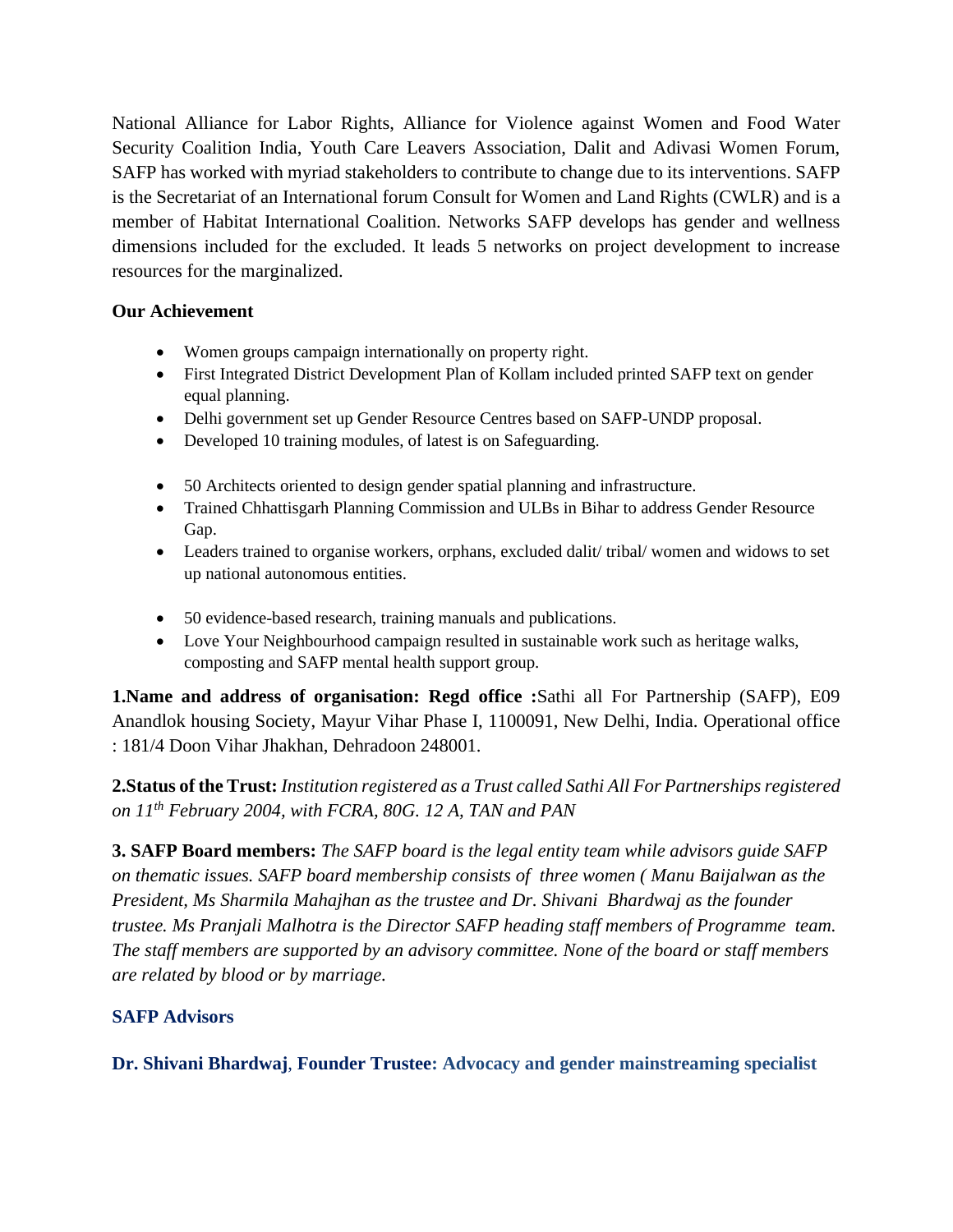

Coordinates SAFP work on impacting resource gaps through its networks and partnerships such as CWLR a global forum for women resource increase, Food and water security coalition of India, India Alliance for Child Rights, Alliance on Violence Against Women and National Alliance for Labor Rights .With over forty publications she has researched on various thematic areas. A consultant and a trainer by profession she has developed training manuals on Safeguarding, human rights, lobby techniques, gender equality and child

rights. She has worked with IFAD, Habitat International Coalition and IDS Sussex as a South Asia Coordinator for Think Tank Initiative of IDRC, Norway Embassy as gender advisor and worked on projects supported by EU, DFID, GIZ , UN women, Plan International and Save the Children.

# **Susan Koshy SAFP Advisor Mental Health Program : Co-founder Blank Canvas and Innohealth Systems.** She is a practitioner of systems thinking, Theory U, design-thinking,



innovation-by-design and Dynamic facilitation. The work of the start-ups is grounded in the system view of life and change. Her primary interest is on disruptive innovations in health care delivery. Susan's work has evolved around bridging the *"knowing-doing gap."* on reflection-inaction. Susan's expertise is in facilitating convergent and divergent thinking, create choices, analysis and synthesis of ideas into meaningful patterns and a coherent story and finally experimenting competing ideas for impact. Susan is an accredited trainer on Innovation and a designer of thinking, interactions and systems. She has completed her Masters in

Philosophy in Health Economics. She has worked for IDRC, GIZ, World Bank, Save the Children, Australian AID and CARE on institutional and sector reforms, service delivery systems, policy research and communication.

#### **Mr. Roy Trivedy SAFP Advisor Development: UN Resident Representative PNG at UNDP**



**Papua New Guinea** Over 30 years of international development experience working in a variety of managerial and advisory roles for government and NGOs in Southern and Eastern Africa, South Asia and the UK. He was the Team leader for the 4th UK Government White Paper on International Development, Head of Civil Society and head of Office of the Department of International Development, Government of UK and conducted different roles as Team Leader Central Asia, South Caucasus and Moldova, Conflict Advisor Africa, Program Director Mozambique. and Head of and Save the

Children UK, Now working as an international civil servant for the United Nations. Roy has completed Masters in Philosophy in Development Studies from IDS Sussex 1986 and International [Development](https://www.linkedin.com/edu/fos?id=100993&trk=prof-edu-field_of_study) -Economics, [politics,](https://www.linkedin.com/edu/fos?id=100990&trk=prof-edu-field_of_study) governance and social [development.](https://www.linkedin.com/edu/fos?id=101001&trk=prof-edu-field_of_study)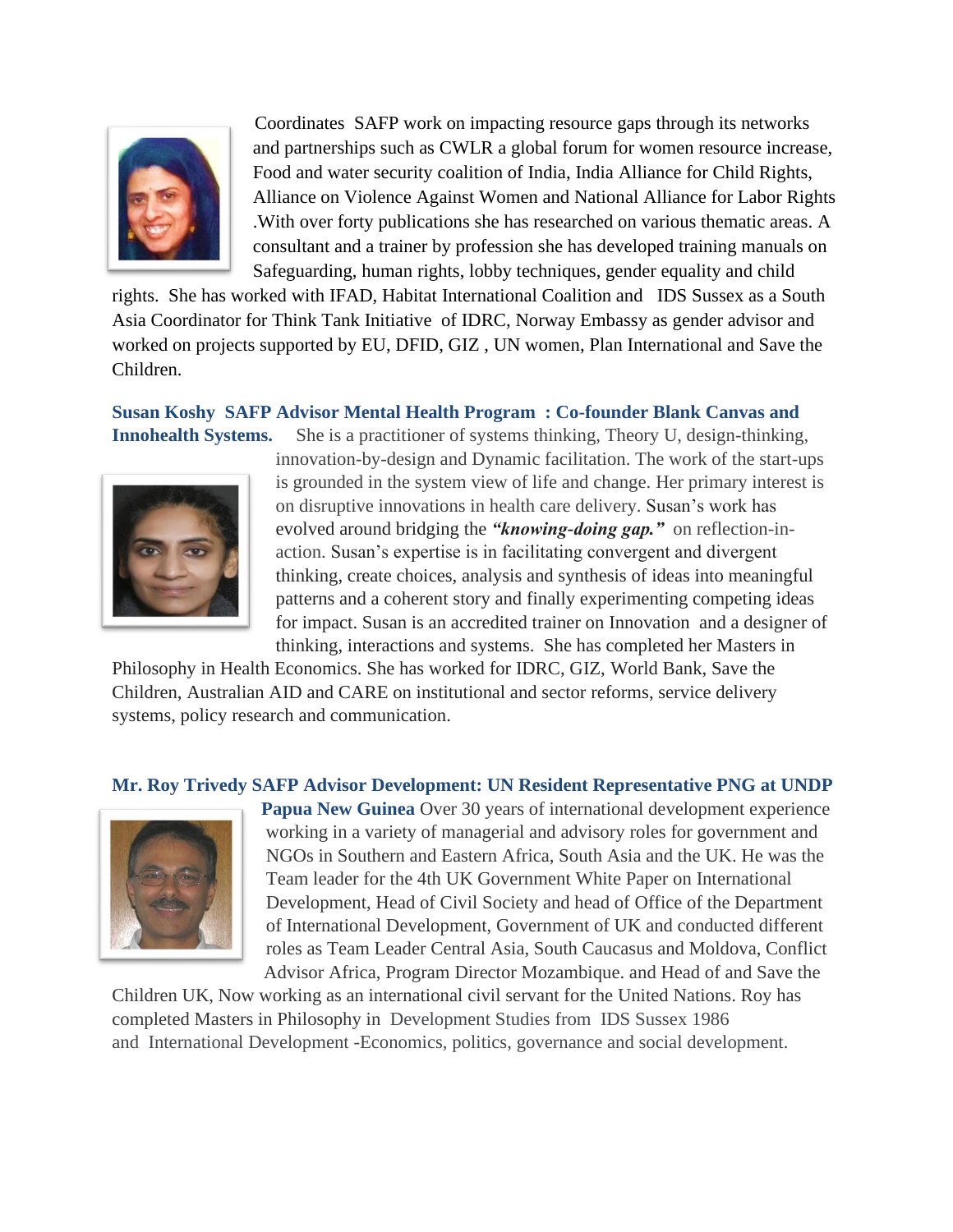# **Ms. Sunita Kotnala, SAFP Advisor Governance: Founder of Sunita Gupta Kotnala Consultants, Sydney Australia**



Sunita Kotnala is a social policy and international development consultant with significant experience in violence prevention programs. Her experience extends over healthcare, child protection, gender based violence and multicultural service delivery within the NSW Government agencies and international organisations such as the World Bank. She currently supports Sathi All for Partnerships (SAFP) team to improve governance and impact of projects related to gender based violence and inclusive social development programs in disability and mental health. She is also the Regional Coordinator

for Asia, VAW initiative, Carr Centre for Human Rights, Harvard Kennedy School of Government.

# **Mr. Vijay Raj Kumar, SAFP Advisor Monitoring**: **Founder of Measuring Change, Delhi** .



Mr Vijay Rajkumar as founder of "Measuring Change has demonstrated that effective feedback loops promote adaptive management. He has evolved innovative approaches to planning and decision making to enhance local ownership of interventions. His work as a trainer of HIV and Aids stimulated innovation, addressing the complexities associated with development work. He has worked with Burma Assist and has been the regional HIV Advisor with save the Children and Plan International based in Bangkok. Currently he is working on an assignment with Burmese Refugees in Delhi.

### **Bridgit Hartland Johnson, SAFP Advisor Corporate Social Responsibility** : Ms Bridgit



Hartland Johnson is the [Managing](https://www.linkedin.com/vsearch/p?title=Managing+Director&trk=prof-exp-title) Director of Energie [Dynamique](https://www.linkedin.com/vsearch/p?company=Energie+Dynamique+Consultants+pvt+Ltd&trk=prof-exp-company-name) [Consultants](https://www.linkedin.com/vsearch/p?company=Energie+Dynamique+Consultants+pvt+Ltd&trk=prof-exp-company-name) pvt Ltd, Providing expert business consultancy to the power sector in the areas of smart grids, energy efficiency and clean technology. Recently joined Siemens AG and responsible for sales development of active power systems/energy storage and coordination of all associated business activities in South and South-East Asia, based in Mumbai. She has worked with [Schneider](https://www.linkedin.com/company/2329?trk=prof-exp-company-name) Electric**,** [Alstom](https://www.linkedin.com/vsearch/p?company=Alstom+T%26D+Ltd&trk=prof-exp-company-name) T&D Ltd, Areva T &D based in Paris and London respectively and has Authored policy briefs like Policy Impetus: Crucial for smart grid [implementation\(Link\)](https://www.linkedin.com/redir/redirect?url=http%3A%2F%2Fwww%2Eindiainfrastructure%2Ecom%2Fmags%2Ehtml&urlhash=tt55&trk=prof-publication-title-link) Smart

Utilities India Infrastructure and The need for a business specific smart grids roadmap Infraline, besides assisting in improving strategic communication with social development work with SAFP and RMX Foundation. She has an [Engineering](https://www.linkedin.com/vsearch/p?company=RMX+Foundation+New+Delhi&trk=prof-vol_exp-org_name) degree from WCAT, HND from UK.

**SAFP Work profile:** SAFP has addressed issues concerning women's livelihoods and resource rights and enabling metal wellness through inclusion. As a Secretariat for an International forum i.e. Consult for Women and Land Rights (CWLR) SAFP evolved on an organizational goal of resource increase for the marginalized. Advocacy to grass roots interventions with partners across 10 states in India through members that are based in 20 different countries across the globe was an engagement that has linked SAFP to stakeholders internationally. Thus SAFP past activities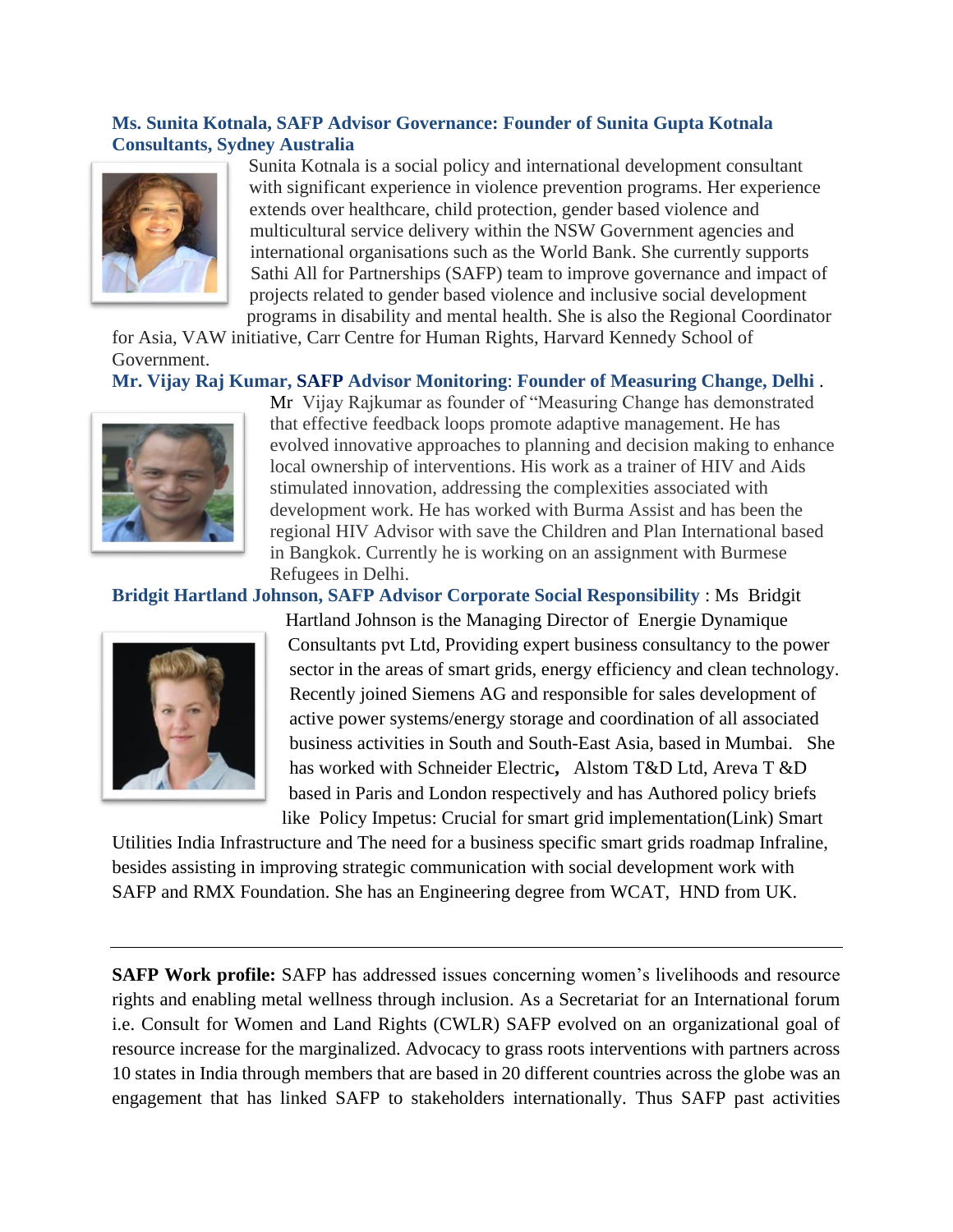utilized its membership to impact change through its learning across the world. SAFP has experience of working with women and men on gender equality, worker's rights and health issues. It continues to play an active role in articulation of the voices from this past. Establishing a space in women's minds on their rightful claim on resources from state, market, religious leadership and families has been a primary task conducted by CWLR, while its work with HIC focused on housing and land rights of workers and the poor. SAFP trains NGOS personnel, workers groups, Land right activists, women representation at international and national forums that lend the issue visibility with duty bearers in their own country. SAFP offers trained personnel to conduct research, design communication for advocacy, and offer solution based approach to foster inclusion. SAFP staff members have trained elected representatives, NGO leaders and students to carry out their work.

In India, SAFP has worked on understanding women's voices on their property and resource rights, work on child and youth rights, mental health and rights of the workers. As secretariat of CWLR-Sathi All For Partnerships (SAFP) has created opportunities that have educated members of CWLR to develop a perspective on women labor, land and resource in context of local area development. The local areas and gender advocates can be listed today because of the kind of work done by SAFP in building capacity of CWLR membership and resource rights discourse. As a member of National Alliance For Labor Rights, SAFP has built partnerships to build a story of change from its interventions. Most of SAFP work is done in voluntary mode by increasing the partners intellectual and social capital. The SAFP team members have taken on assignments through consulting to sustain the thematic discourse.

**SAFP Consulting:** The plan for the next decade is to raise resources to set up centers of excellence that support workers, women and those who care to develop issues around sustainable development.

# **SAFP Staff Members**

Ms Pranajli Malhotra (Director), Dr. Sudeshna Roy (Statistical Expert), Mr Aditya Yatri, (Manager-Aftercare Advocacy Programme), Ms. Seema Jay Kumar ( Counselling services) Mr Imran Khan (Youth Development Associate), Mr. Rajesh Upadhyaya, Vandana Mahajhan, Arundhati R Chaudhry, Rahul Bannerjee, Mr Ashok Bharti (Consultants), Ms Vandana Mahajhan (Gender Equality Associate). Ms Priti Upadhyay (Accountant), Mr Arjun, Ms Meena Thapa, Ms Rajni Kumari and Ms Kaushalya (Administrative team)

### **Publications and research**

| Date | Title                                                        |
|------|--------------------------------------------------------------|
|      | 2021 Addressing challenges of youth leaving care             |
| 2020 | Strategies for youth work in India for IGSSS                 |
| 2019 | Safeguarding policy and practice for India a training manual |